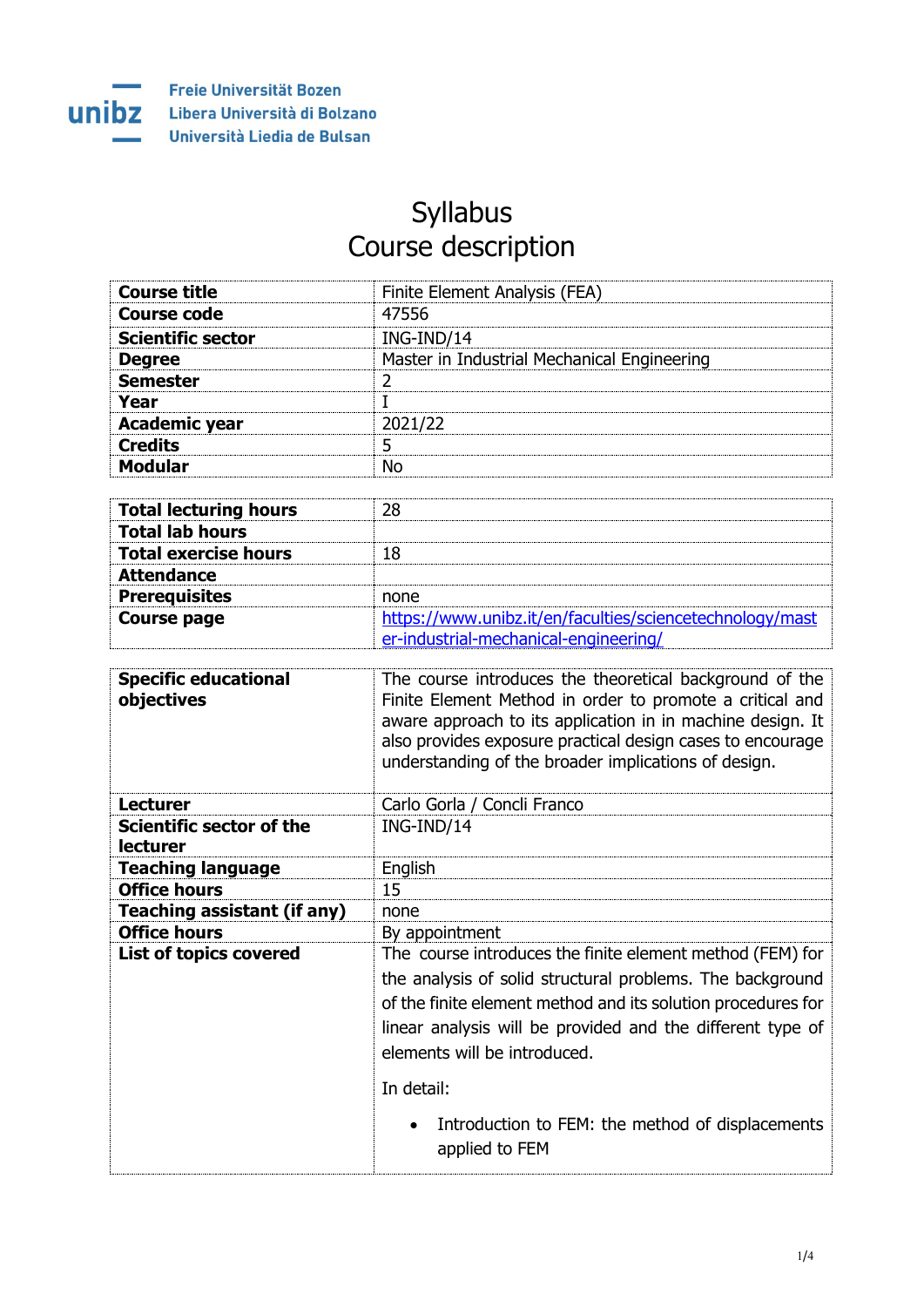

|                        | Formal Procedure For FEM: discretization, Shape<br>$\bullet$<br>functions, displacement, strain, stress, stiffness<br>matrix, solution, recovery of results.                                         |
|------------------------|------------------------------------------------------------------------------------------------------------------------------------------------------------------------------------------------------|
|                        | Bar, Simple Beam, 2D and 3D Beam Element.<br>$\bullet$<br>Property and limitations of beam elements                                                                                                  |
|                        | Plane Elements, Plane stress and plane strain, linear<br>$\bullet$<br>and quadratic triangular and quadrilateral elements.<br>Properties and limitations of plane elements                           |
|                        | Isoparametric elements. Properties, limitations<br>$\bullet$                                                                                                                                         |
|                        | Solid Elements, linear and quadratic tet and hex<br>$\bullet$<br>elements.<br>Solid<br>of<br>Revolution.<br>Properties,<br>limitations.                                                              |
|                        | Theory of Plates and Shells. Finite elements for<br>$\bullet$<br>plates and shells                                                                                                                   |
|                        | Theory<br>of<br>composite<br>laminate<br>materials.<br>Finite<br>Orthotropy.<br>elements<br>for<br>orthotropic<br>laminated composite materials                                                      |
|                        | Nonlinear analyses, contact analysis, large deformation<br>analysis, modal analysis and structural instability analysis<br>will also be addressed.                                                   |
|                        | Beside the theoretical part, students will apply the above-<br>mentioned approaches to some simple benchmark at the<br>beginning and to the design of real mechanical components<br>and systems then |
|                        | In particular a practical case study will be developed by the<br>students in the application part and a report will be issued.<br>The report will be object of discussion in the oral exam.          |
| <b>Teaching format</b> | Frontal lectures, exercises, labs, projects, etc.                                                                                                                                                    |

| <b>Learning outcomes</b> | <b>Intended Learning Outcomes (ILO)</b>                                                               |
|--------------------------|-------------------------------------------------------------------------------------------------------|
|                          | By the end of the course, students should be able to:                                                 |
|                          | Knowledge and understanding                                                                           |
|                          | 1. Know the theoretical bases of the Finite Element<br>Method for the solution of structural problems |
|                          | Applying knowledge and understanding                                                                  |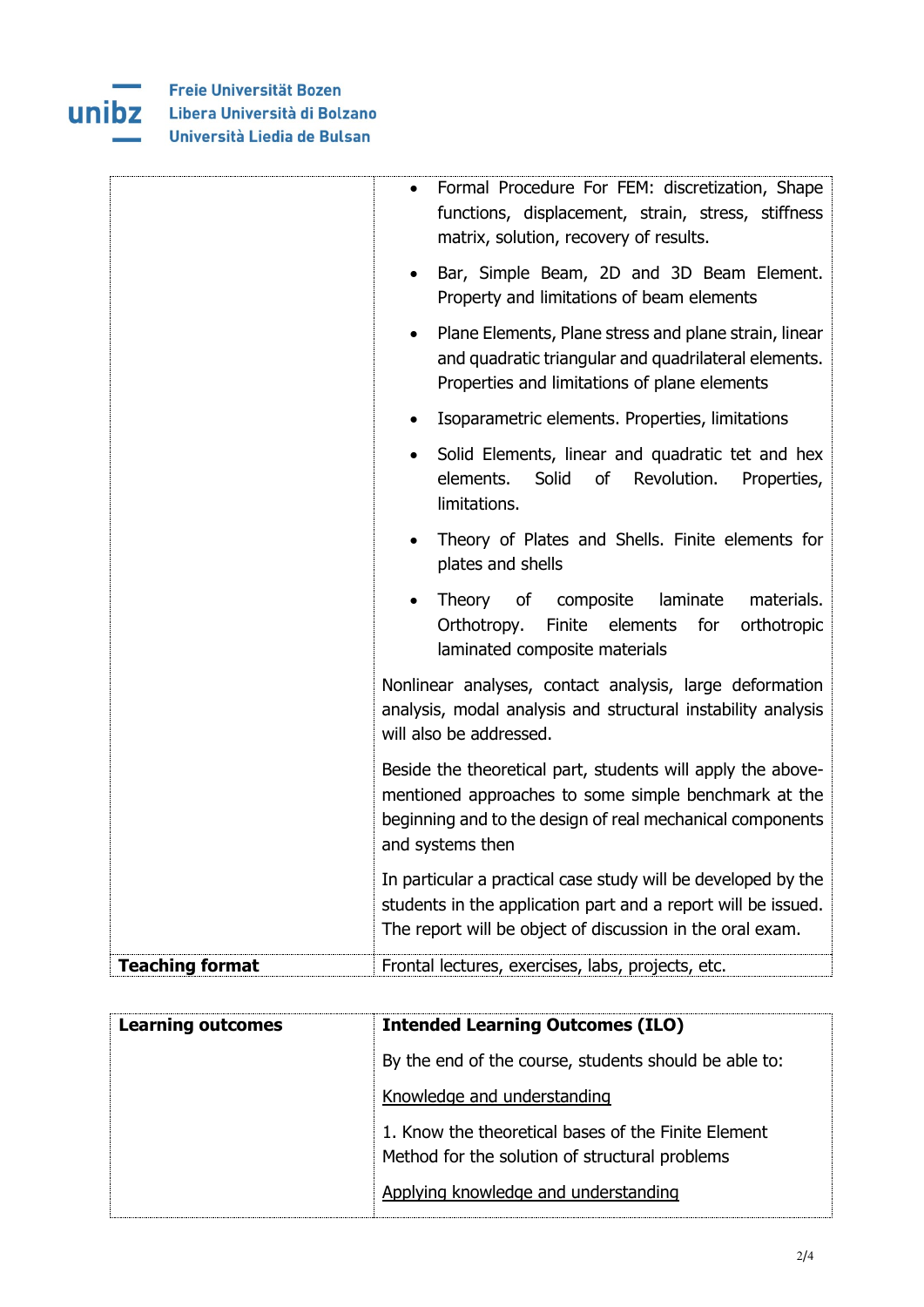

| Know how to apply FEA to practical design cases in the<br>field of stress analysis for machine design.                              |
|-------------------------------------------------------------------------------------------------------------------------------------|
| Making judgements                                                                                                                   |
| 3. Critically analyze the results of FEA simulation, discuss<br>their accuracy, on the basis of the mesh and elements<br>properties |
| 4. Define a FEM model with a tradeoff between the<br>accuracy and the computational effort                                          |
| Communication skills                                                                                                                |
| 5. Prepare a technical report describing the design<br>application, expose and discuss it at the oral exam                          |
| Ability to learn                                                                                                                    |
| 6. Ability to autonomously extend the knowledge acquired                                                                            |
|                                                                                                                                     |

| Assessment                                                    | <b>Formative assessment</b>                 |                                                                                                                 |                         |
|---------------------------------------------------------------|---------------------------------------------|-----------------------------------------------------------------------------------------------------------------|-------------------------|
|                                                               | Form                                        | Length /duration ILOs assessed                                                                                  |                         |
|                                                               |                                             | In class exercises 9 X 120 minutes 2, 3, 4                                                                      |                         |
|                                                               | <b>Summative assessment</b>                 |                                                                                                                 |                         |
|                                                               | %<br>Form                                   | Length /duration                                                                                                | <b>ILOs</b><br>assessed |
|                                                               | Written exam 50<br>$\%$<br>questions        |                                                                                                                 | 1,2                     |
|                                                               | Report and<br>50<br>Oral<br>%<br>discussion | Quality of the technical<br>report (30%), correctness<br>of the results (20%) Orla<br>discussion (50%)          | 3,4,5,6                 |
| <b>Assessment language</b>                                    | English                                     |                                                                                                                 |                         |
| <b>Evaluation criteria and</b><br>criteria for awarding marks |                                             | The final mark will be obtained combining the evaluations<br>of the I written test and of the oral examination. |                         |